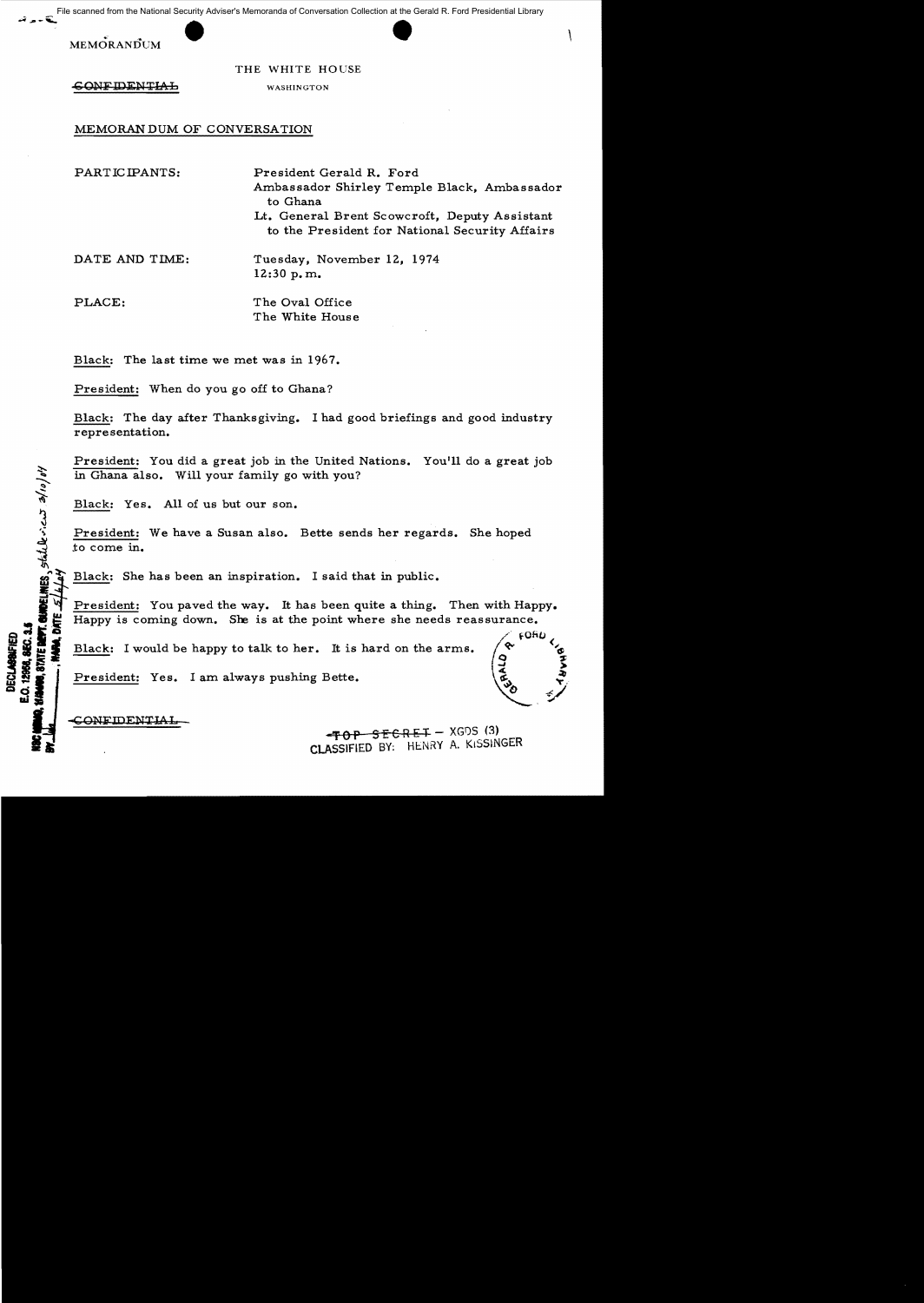## CONFIDENTIAL<sub>2</sub>

Black: I almost had to resign. The medical evaluation said I was unfit for overseas duty. I asked why and they said it is the five -year rule. They don't enforce it for men who've had a heart attack. I said I would take it to the President and the country. It was also just after Mrs. Ford's operation. I gave them a week and they retracted.

President: What kind of an Embassy do we have? I have never been there.

Black: It is a nice chancery. We have 33 U.S. employees and 44 local employees. There are 22 in AID and six in USlS, and about 267 Peace Corps.

President: That is a big one.

Black: It started in Ghana. There has never been a Peace Corps problem in Ghana.

President: The Peace Corps can be very effective. There have been unfortunate examples which gave it a black eye with the Congress. I think sending the technically oriented people **--** bricklayers and so on **--** is good, so they aren't being swamped with kids.

Black: The average age of the volunteers in Ghana is 27, which is older than the overall average. I am pleased to go to Black Africa because I think we are not doing enough to hold out our hands to them.

President: Is it mostly technical assistance or grants?

Black: There are projects like roadbuilding, and so on. I don't really know.

President: How is the economy?

Black: It's not so good since the oil crisis. They have one oil well of their own, but import from Nigeria and the Soviet Union.

Their major product is cocoa. The price is high but it doesn't go to the growers. Africa has the raw materials and this is the time' when we should try to keep countries from nationalizing. Is that right?

President: We vigorously oppose that, especially when they do it without adequate compensation. I understand the nationalist impulse, but we hope to avoid it, because I think private enterprise can do a better job of producing and marketing. Tell them that. But in any case, there must be adequate compensation if there is nationalization.  $\bigcap_{n=1}^{\infty} FORO$ 

£iO;p-lFIDEN'l'lAL- ~... *.....:.l;* 

 $\frac{1}{2}$ 

-~ .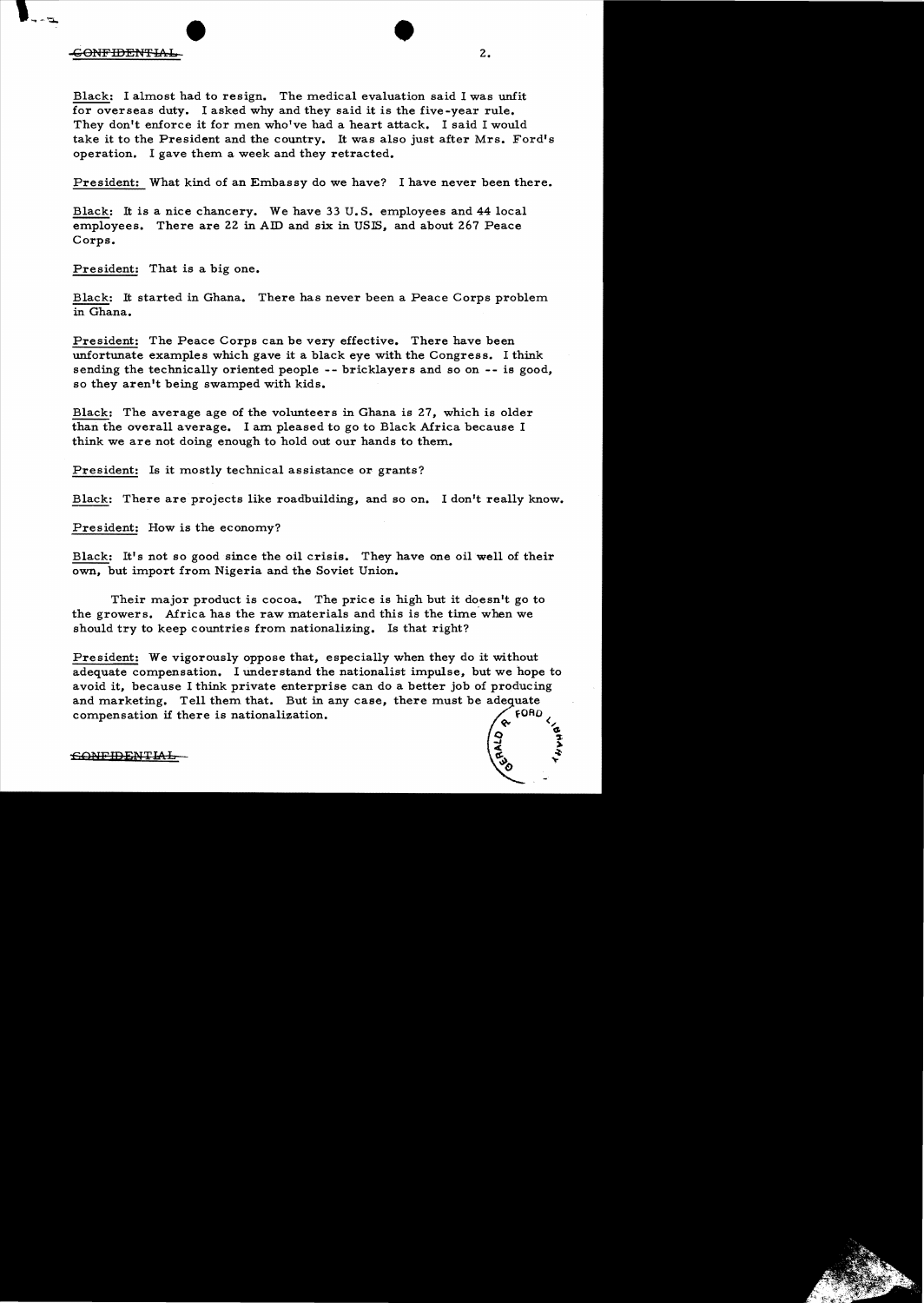P/Strichey Terriple Black 12 m  $12$  Mr 14 B hast true an word was in 67. Pritos fre protes E WH. Plarytuth: Palme de propriente de la partide de la comme de la partide de la comme de la partide de la comme de la comme<br>la facta de la partide de la comme de la comme de la comme<br>la facta de la partide de la comme de la facta de la 11 parche, the people cume in B Sta lum an energymetri . I small that me justing. P Von parde von, It pour quite en tring ét par n'/Heppy. Hoppy coming donne She at print where B I de logger to loth to less. Hund an anno. Produces. Doctid why 1 thay said it = 5 ji mls. ( dit for men w/ brust detta h ) Isail I would took it to Pres + commity. It was also just option mont openation & quin them a work stay retracted. P votrat know f indicary hund un demandere true B It enice Chancery- We have 33 + 44 minus.<br>22 in ALD + 6 in USIS, colont 267 place exp  $P$  That beyone B Staited in Chance. Une lee a place cops Pean crops can be very effective. There have been empatiments that plus which gene it which eye réfleur. It inter le tous court people - bisthingers E.O. 12958, SEC. 3.5<br>NBC MEMO, 11/2498, STATE DEPT. GUIDELINES, State  $\frac{dv}{dv}$  end 3/10/04<br>BY Man  $\mathscr{C}^{\mathbb{C}}$